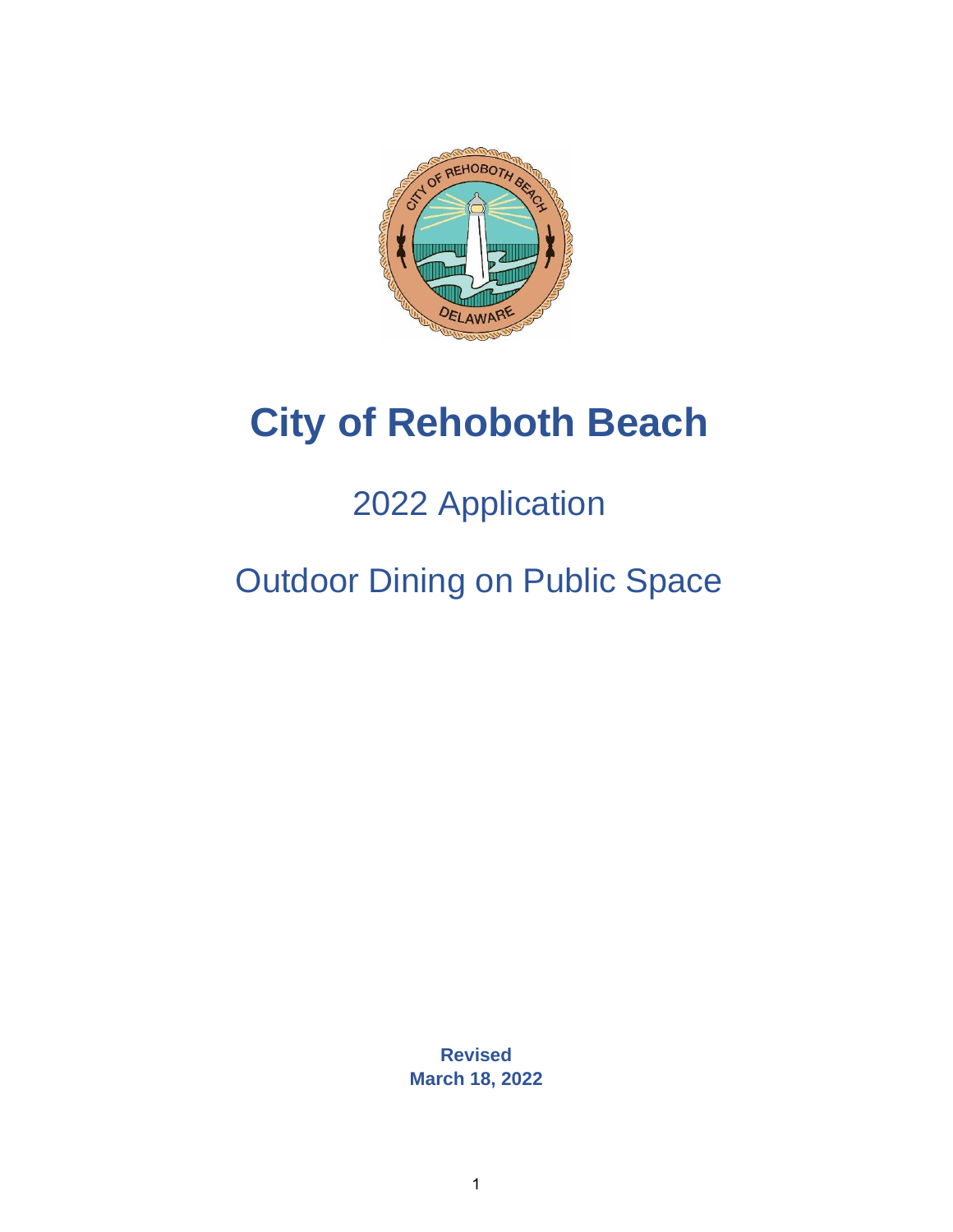### **Considerations When Applying:**

We look forward to working with you to offer an annual license for **Outdoor Dining on Public Space**. As you consider applying, please keep in mind the following:

- 1) Authority to utilize outdoor dining areas on public space is by license issued on an annual basis.
- 2) Licenses granted through this application expire on December 31, 2022. The State of Delaware or the City of Rehoboth Beach may also revoke the license at any time, with due cause.
- 3) Favorable issuance of a City license to establish an outdoor dining area on public space is based on meeting all criteria contained in the City Policy for Outdoor Dining on Public Space.
- 4) The City Manager may revoke a permit for failure to maintain compliance with the policy criteria or failure of an establishment to observe City ordinances.
- 5) The City's Building and Licensing Department will review and approve or deny all applications.
- 6) The City's Building and Licensing Department will conduct a design review of the proposed outdoor dining area to verify the designs:
	- i) Are safe
	- ii) Meet dimensional requirements specified in the City Policy,
	- iii) Comply with all requirements of the City Policy
	- iv) Use materials that are suitable and safe
	- v) Will not damage or restrict access to existing sidewalks, street trees or other infrastructure.
- 7) The design review will also consider the cumulative impact to the general area to verify that adequate space remains for the other sidewalk functions that exist at and around the site.
- 8) Restaurants using dining areas on public space must meet and abide by all codes and regulations of all City, State, and Federal Agencies, including but not limited to City of Rehoboth Beach Code, State Fire Code, State Department of Public Health, Office of Alcohol Board Control Commission, and the American with Disabilities Act.
- 9) If possessing a valid Delaware OABBC license, the restaurant must abide by all existing rules and regulations for the service of alcohol as directed by the Delaware Office of the Alcohol Beverage Control Commissioner (OABBC).
- 10)All applications for outdoor dining areas on public space received from establishments with liquor licenses, once approved by the City, will then be provided to the Delaware Office of Alcohol Beverage Control for their approval. For restaurants serving alcohol, a city outdoor dining on public space license becomes effective only upon a separate approval by the OABCC.
- 11)Outdoor dining area cannot be set up until you have received an outdoor dining on public space license from the City.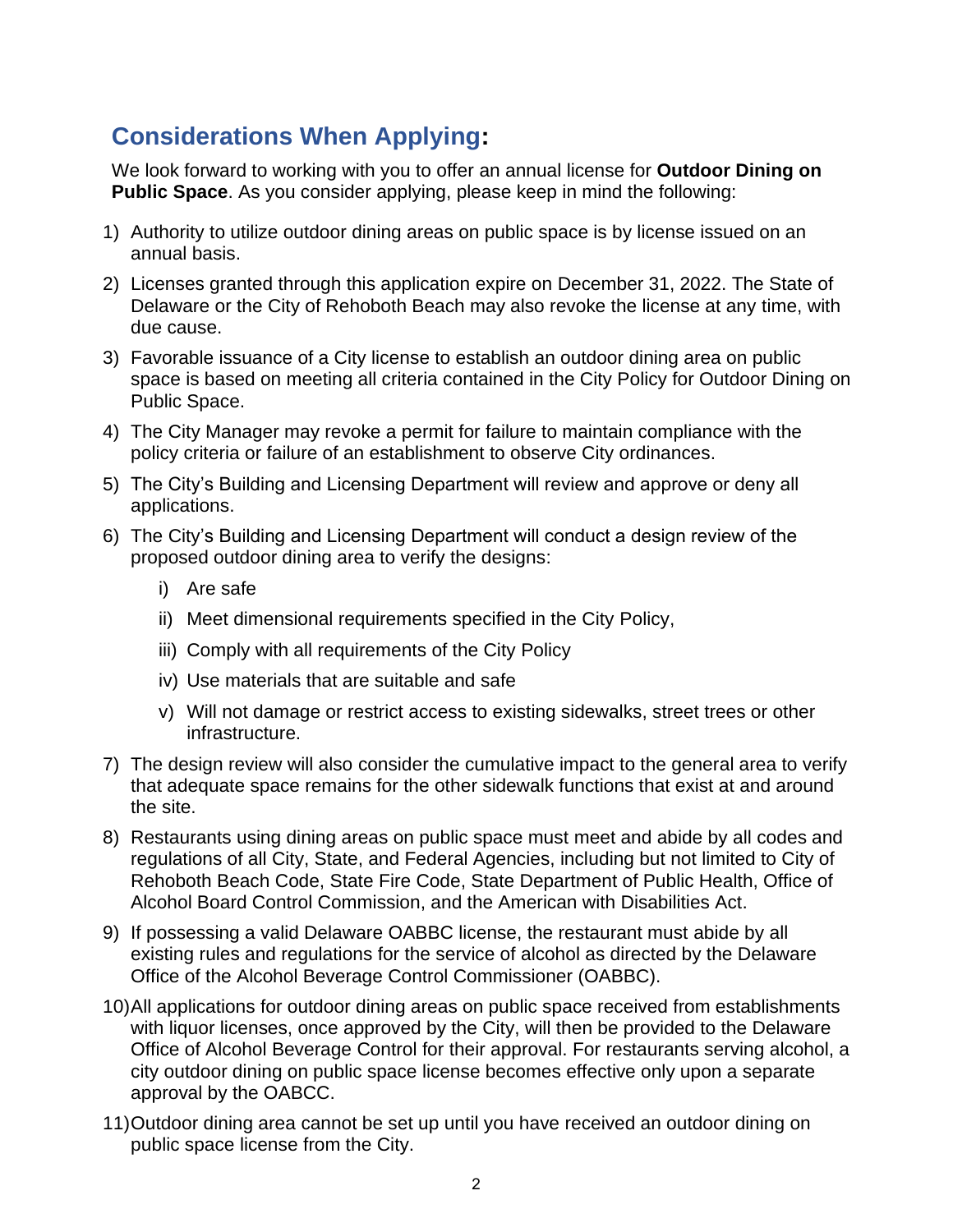- 12)The City's outdoor dining on public space license only allows for the setup of outdoor dining on public space.
- 13)All food and beverage must be prepared using only the facilities inside the restaurant.
- 14)In granting a license the following factors also shall be considered:
	- a) Whether the applicant has demonstrated that the establishment's primary purpose will be that of a restaurant.
	- b) Whether the establishment meets all of the City's applicable zoning and licensing provisions.
	- c) Whether the establishment would be a detriment to the peace, order and quiet of the neighborhood and the City.
	- d) Whether the establishment will have an adverse impact on the neighboring properties or on the City of Rehoboth Beach, considering the impact on traffic, parking, and noise.
	- e) Whether the applicant had made any false representation or statements to the City's employees or the Commissioners in order to induce or prevent action by the City not only in regard to the pertinent pending application under this policy, but also in regard to the issuance of a building permit or business license for the subject establishment.
	- f) If proposed to be located within the State's right of way, whether such location has been approved by the Delaware Department of Transportation in writing.
	- g) If access from a State Road will be altered or blocked, whether the Delaware Department of Transportation has approved the proposal in writing.
	- h) Whether proper access to the property for all emergency services will be maintained.
	- i) Whether the proposal complies with the Americans with Disabilities Act.
- 15)Dining establishments must not exceed total seating capacity requirements approved as established in each City license and by the State Fire Marshal.
- 16)Dining establishments must follow all existing rules and regulations for food safety and alcoholic beverages.
- 17)Must abide by City noise ordinance Chapter 189.
- 18)A fee of \$150.00 shall accompany an application seeking a license for outdoor dining on public space. Upon granting of the license, the applicant shall pay an additional annual fee of \$163.00 for non-alcohol establishments and \$325 for restaurants serving alcohol (subsequent changes would be subject to existing plan review fee and application processing fees).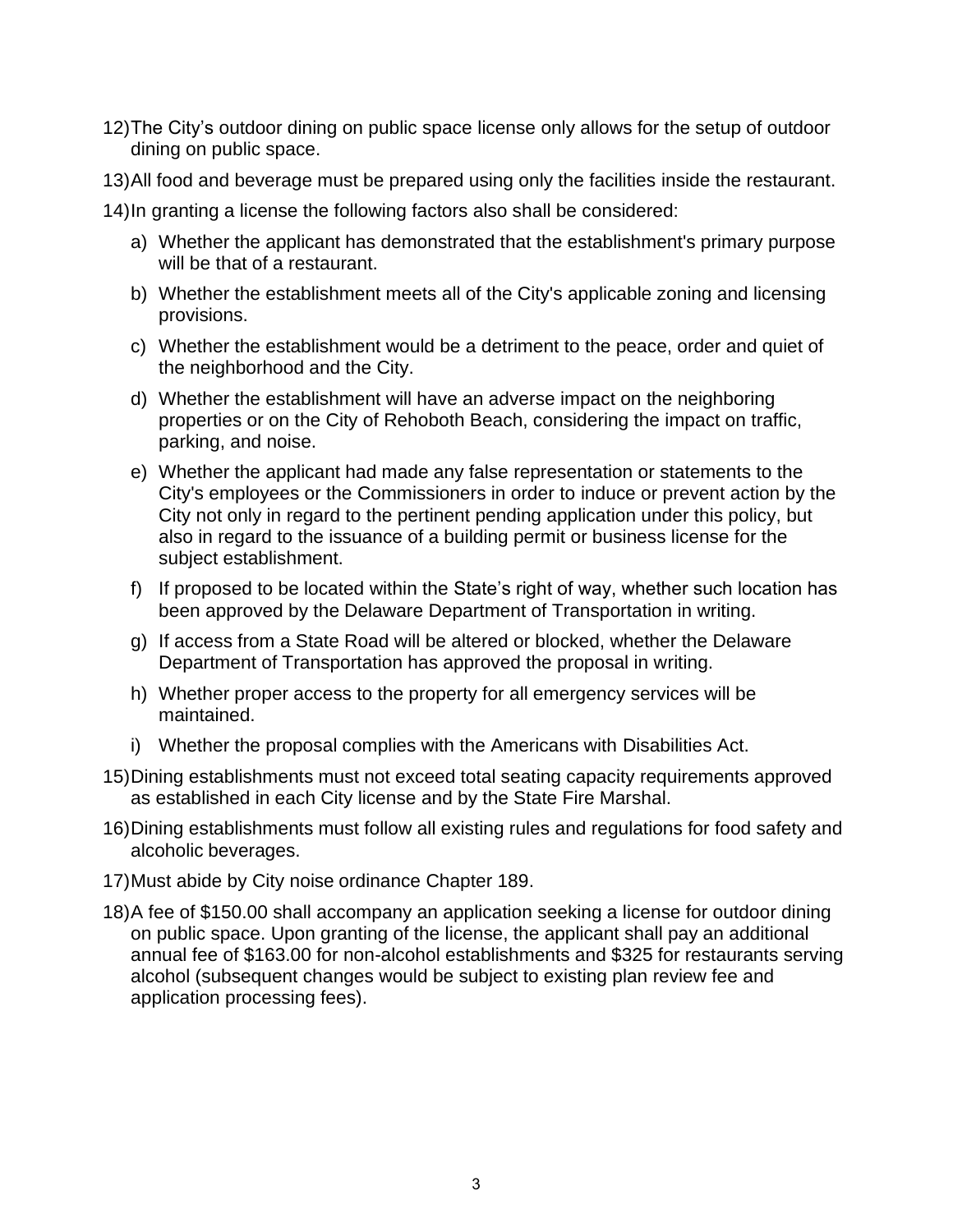### **License Application Checklist:**

In order to be approved, the following items **must accompany an application** for Outdoor Dining on Public Space:

- 1) A copy of your current City-issued business license for the restaurant.
- 2) If currently serving alcohol indoors, a copy of your approved City Permit of Compliance for indoor food service operation.
- 3) A diagram showing:
	- a) The exterior perimeter measurements of the outdoor seating proposed.
	- b) The extension of the outdoor dining on public space relative to the main licensed premise, indicating square footage of the area.
	- c) Location of sidewalk, buffer zone, pedestrian access route, sidewalk depth, outdoor dining area depth, separation barrier, and service aisle.
	- d) Placement of tables, chairs, service aisle and separation barrier, indicating distance between them.
	- e) The design of and materials used to construct the separation barrier.
- 4) A valid copy of the current Delaware State Fire Marshall maximum occupancy certificate.
- 5) A certificate of liability insurance confirming that the applicant has procured a policy of commercial general liability insurance issued by an insurance company authorized to do business in the state of Delaware. The policy shall provide in substance that the insurer will defend against all claims and lawsuits which arise and will pay any final judament of a court of competent jurisdiction against the City, its officers, agents, or employees. The insurance shall provide coverage in an amount of not less than \$1,000,000.00 for each single occurrence. The policy of insurance shall name both the applicant and the City of Rehoboth Beach as insured parties to the full amount of the policy limits. If the policy is not kept in full force and effect throughout the term of this sidewalk dining license, the license may be terminated by the City upon providing written notice of termination to applicant.
- 6) A complete and valid waiver of indemnification agreement (form attached).
- 7) An explanation of how ADA compliance will continue.
- 8) Indications of how separation barriers will be placed to prevent alcoholic beverages from being removed from premises.

### **Each of the above items must accompany, or be present in, the plan submitted with the application for approval to be granted.**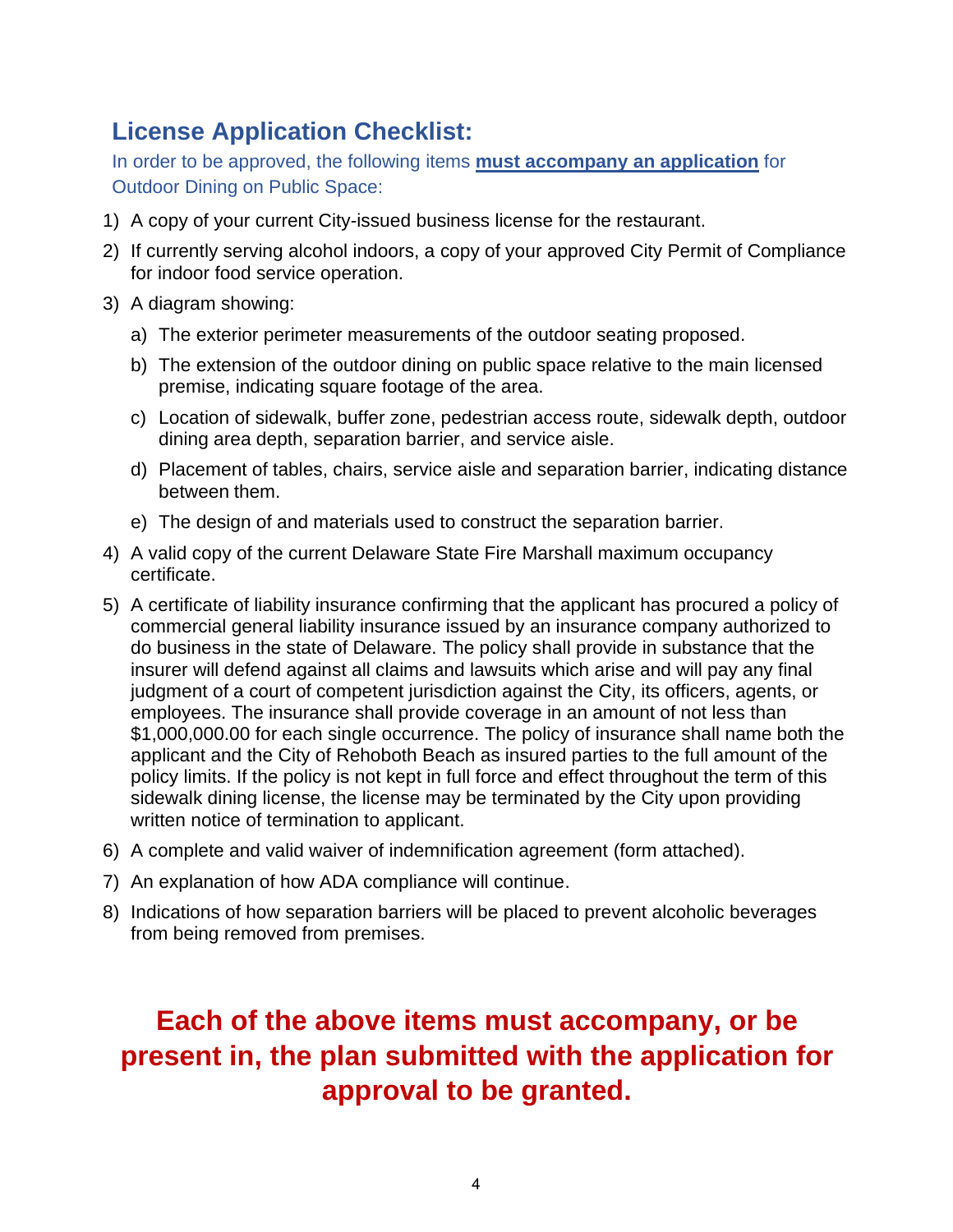#### Restaurant Information

| <b>Restaurant Name:</b>                      |                                    | Date: |
|----------------------------------------------|------------------------------------|-------|
| <b>Restaurant Address:</b>                   |                                    |       |
| <b>Address Line 2:</b>                       |                                    |       |
| City:                                        |                                    |       |
| State:                                       |                                    |       |
| Zip:                                         |                                    |       |
|                                              |                                    |       |
|                                              | <b>Manager Contact Information</b> |       |
| First:                                       |                                    |       |
| Last:                                        |                                    |       |
| Phone:                                       | After hours contact number:        |       |
| Email:                                       |                                    |       |
|                                              | <b>Owner Contact Information</b>   |       |
| First:                                       |                                    |       |
| Last:                                        |                                    |       |
| Phone:                                       | After hours contact number:        |       |
| Email:                                       |                                    |       |
|                                              | <b>Property Information</b>        |       |
| Do you own the property, or do you lease it? |                                    |       |
| Own                                          |                                    |       |
| Lease                                        |                                    |       |

If you lease the property, do you have permission from the property owner to provide outdoor seating?

Yes (Please provide a copy of landlord/property owner approval with this application) No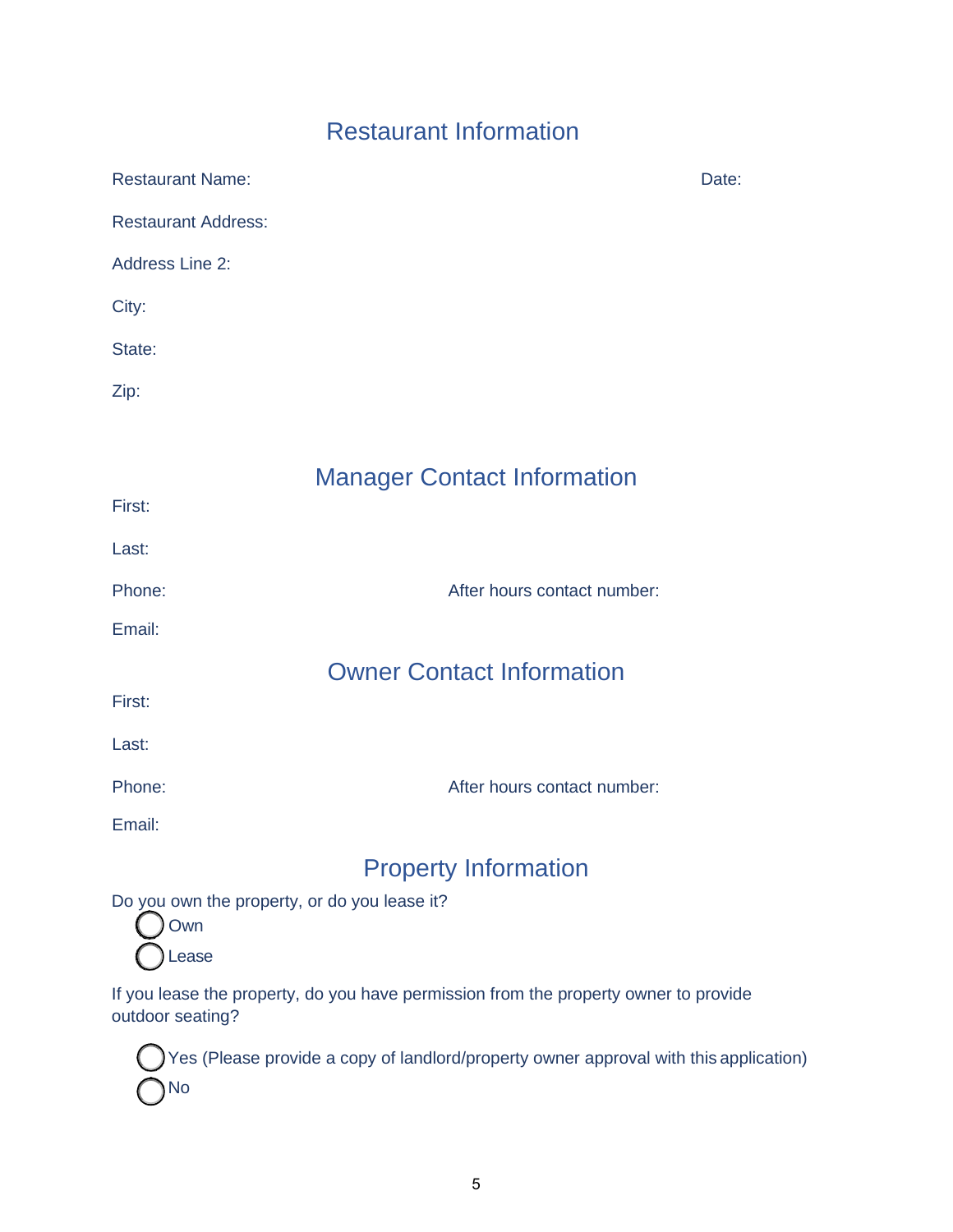If applicable, do you presently have a liquor license?

Yes No

If applicable, do you plan to serve alcohol in the outdoor dining area requested?



Describe and provide drawings of the separation barriers you are proposing to use, be as specific as possible (height, width, and materials):

Please explain how ADA compliance will continue: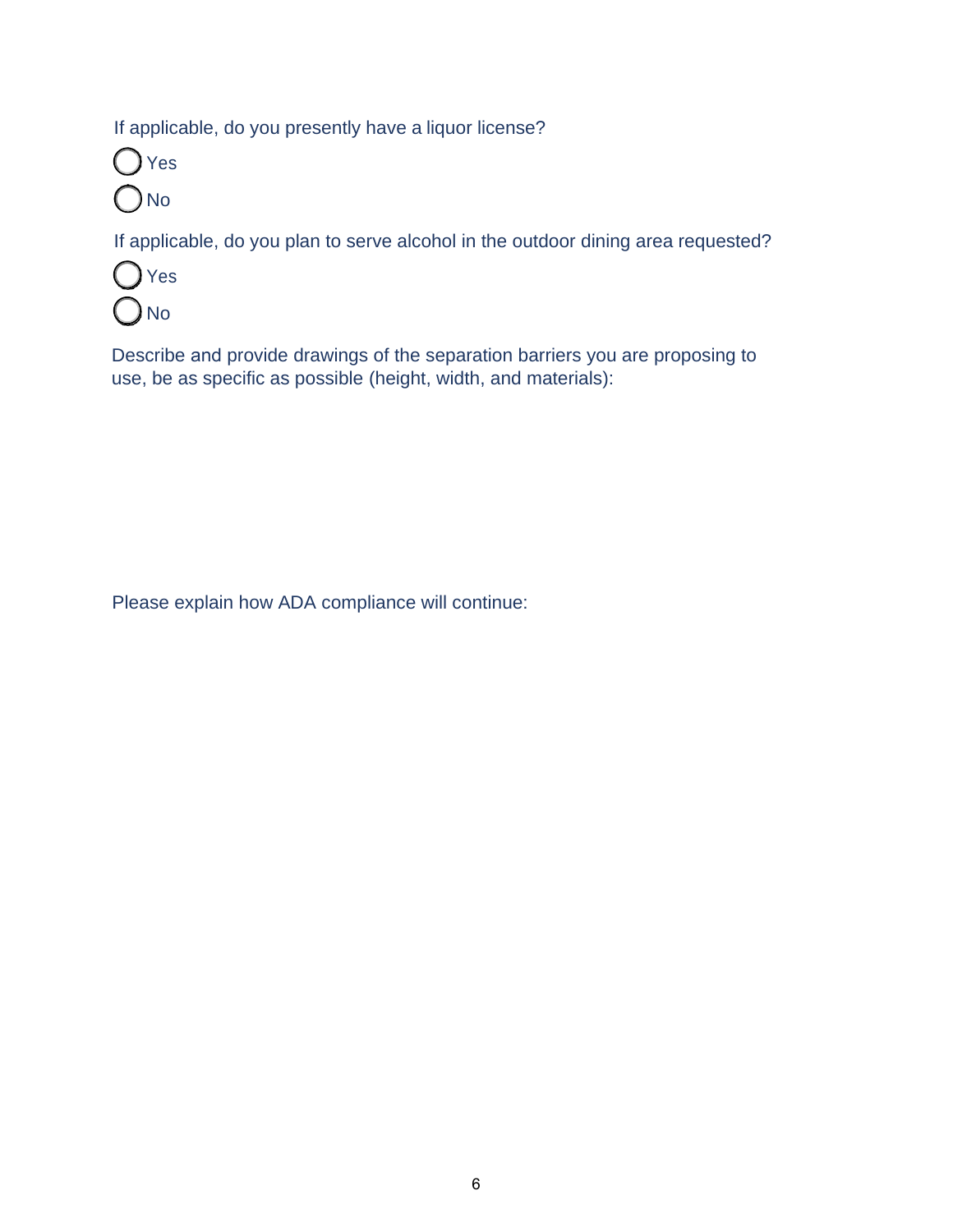Please provide a diagram of the outdoor seating proposed: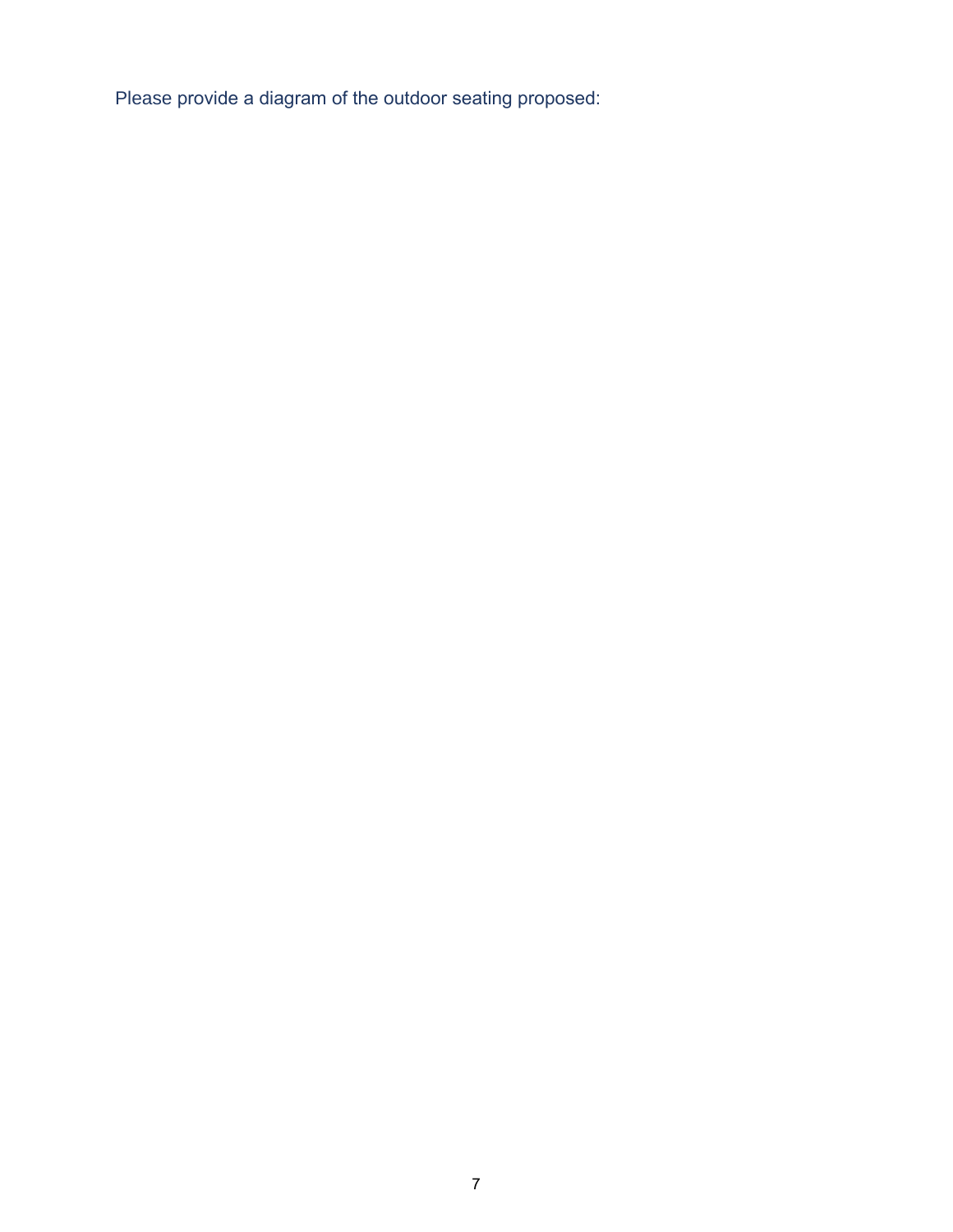#### Acknowledgement

By checking "I UNDERSTAND", I hereby acknowledge:

- I will comply with all conditions as specified in the City Policy for Outdoor Dining on Public Space.
- That any approvals received, and a license issued to operate Outdoor Dining on Public Space are conditional and can be revoked or amended by the City of Rehoboth Beach at any time.
- That there may be additional approvals required from other agencies, such as the Delaware Division of Public Health and the Office of the Alcoholic Beverage Control Commissioner, and that, if necessary, I will obtain those approvals before operating.
- The risks involved in providing Outdoor Dining on Public Space and I will obey all required safety precautions.
- That by signing below, I waive all rights to bring any legal action against the City of Rehoboth Beach for any injury or accident associated with providing Outdoor Dining on Public Space.

| I UNDERSTAND |
|--------------|
|              |
|              |
|              |
|              |
|              |

| Date: |  |
|-------|--|
|       |  |

Please provide a copy of your completed application to the Building and Licensing Department at [code.enforcement@cityofrehoboth.com](about:blank)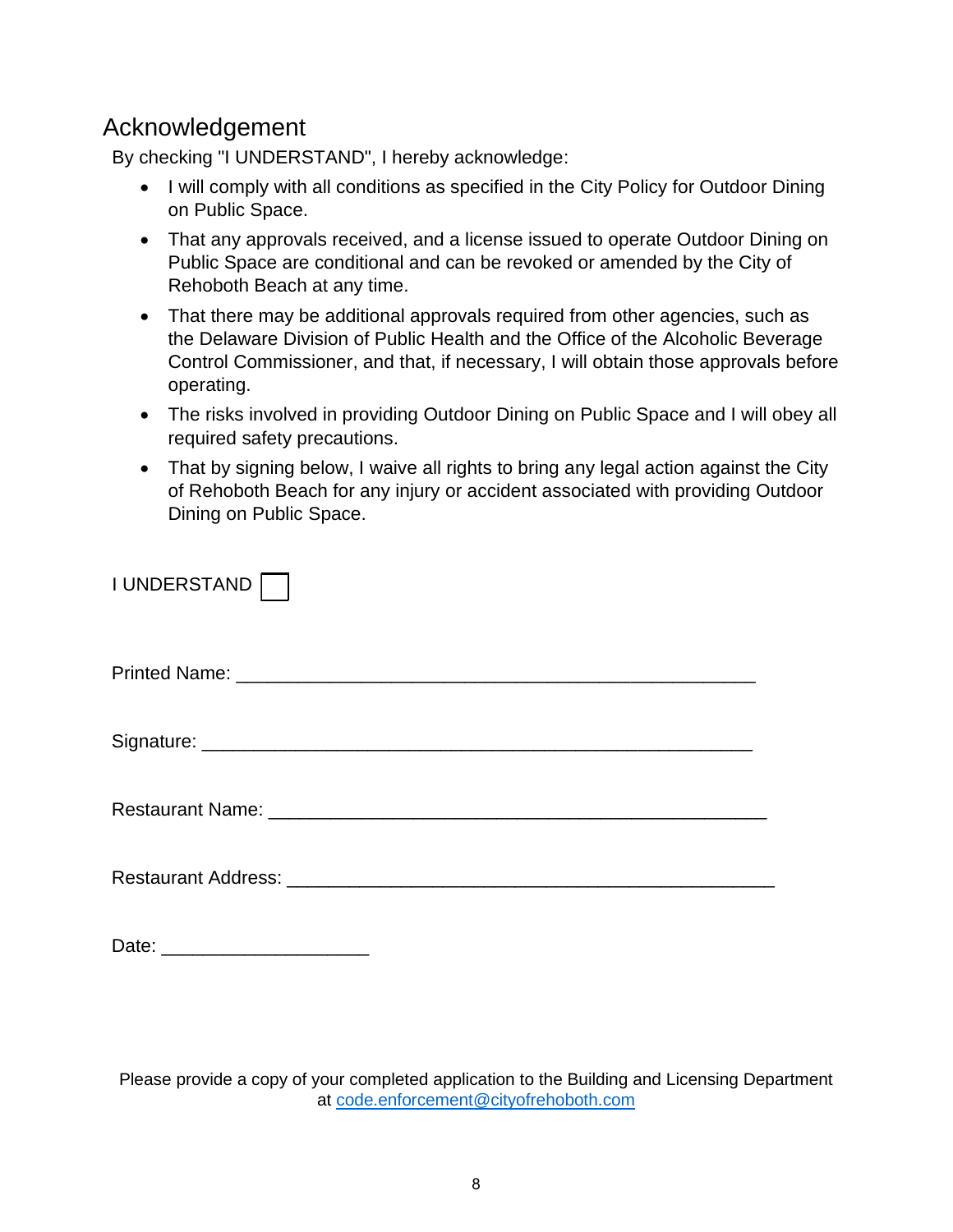#### **WAIVER AND INDEMNIFICATION AGREEMENT**

THIS WAIVER AND INDEMNIFICATION AGREEMENT is made and entered into this day of , 2022, by and among THE CITY OF REHOBOTH BEACH, a municipal corporation of the State of Delaware (hereinafter referred to as the "Indemnitee") and (entity), D. B. A. (business name) located at (business address) (hereinafter referred to as the"Indemnitor").

WHEREAS, the Indemnitee is the owner of public lands in the City of Rehoboth Beach (hereinafter referred to as the "Property"); and

WHEREAS, Indemnitor desires to expand its business operations onto the Property; and

WHEREAS, the Indemnitee is willing to allow the Indemnitor to expand its business operations onto the Property in accordance with all applicable laws, and licensing regulations, subject to the terms and conditions of this Agreement for a limited period of time to be terminated at the sole discretion of the Indemnitee:

NOW, THEREFORE, in consideration of the mutual promises and covenants herein contained, and for other good and valuable consideration, the receipt and sufficiency of which are hereby acknowledged, and intending to be legally bound hereby, the parties to this Agreement do hereby agree as follows:

#### **1. Consent to Expand Business Operations on the Property.**

The Indemnitee does hereby grant consent and permission to the Indemnitor to enter onto the Property, beginning on January 1, 2022 and terminating on a date to be determined in the sole discretion of the Indemnitee for the purpose of expanding the Indemnitor's business operations on the Property, subject to the following terms andconditions:

(a) The Indemnitor shall at all times perform its business operations inaccordance with all applicable laws, and licensingregulations.

(b) The Indemnitor shall be responsible for securing comprehensive general liability insurance to insure against any and all foreseeable risks of injury to person(s) or property.

#### **2. Waiver and Indemnification.**

The Indemnitor does hereby waive and release any and all claims and/or causes of action whatsoever which the Indemnitor may have had, may now have, or may in the future have against the Indemnitee, arising out of, related to, or in connection with the Indemnitor's performance of its business operations upon the Property, and further, the Indemnitor agrees to indemnify, defend, and hold the Indemnitee harmless, to the fullest extent permitted by law, from and against any and all claims, causes of action, costs, expenses, judgments, damages, liabilities, fines, penalties, or attorneys' fees incurred, arising out of or in connection with the Indemnitor's performance of its business operations on the Property.

**3. Amendments.** No supplement, modification, or amendment of this Agreement shall be binding unless executed in writing by all of the parties hereto. No waiver of any of the provisions of this Agreementshall be deemed or shall constitute a waiver of any other provisions hereof (whether or not similar) nor shall such waiver constitute a continuing waiver.